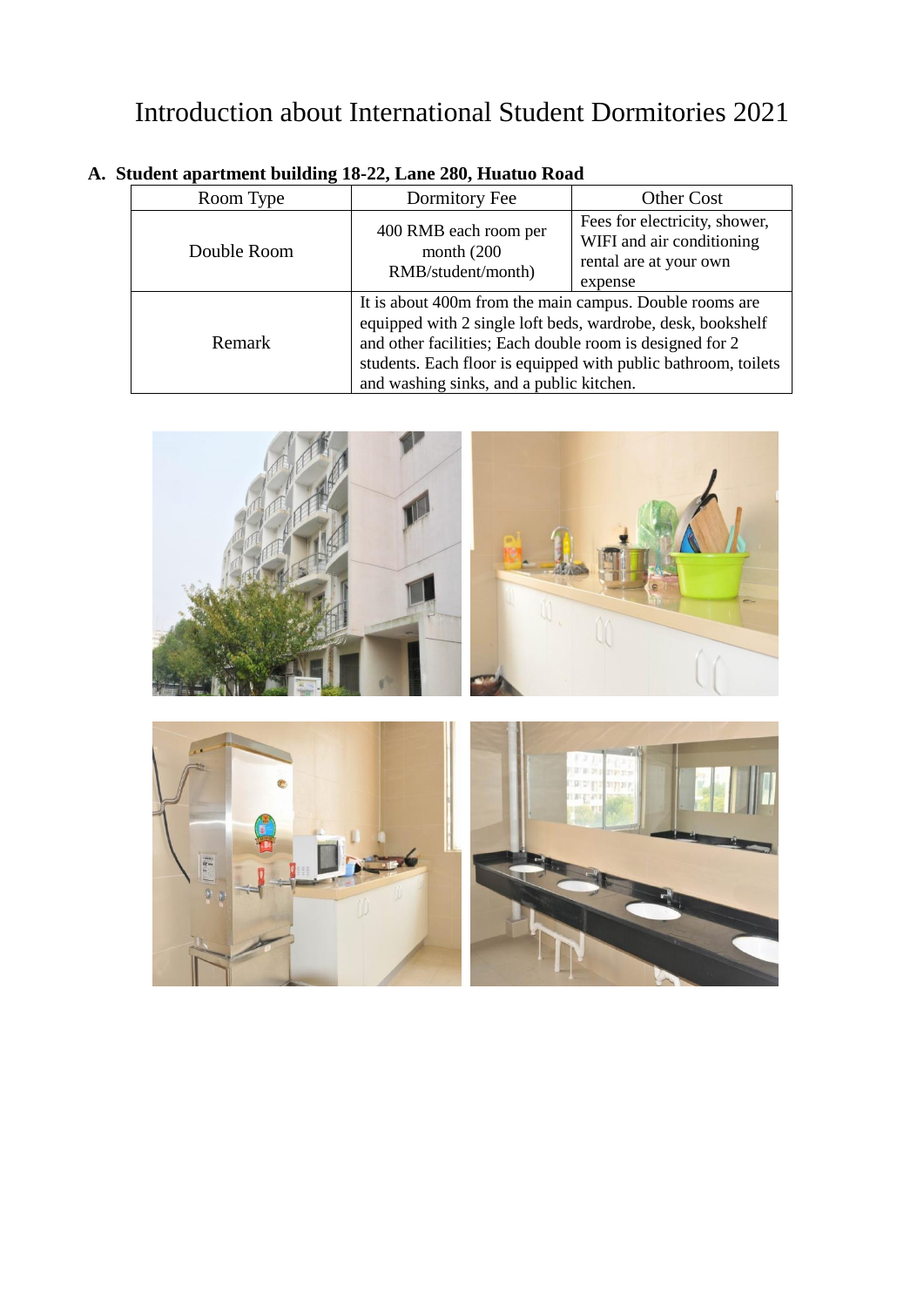|                                           | A                                                                                                                                                                                                                                                                                                                                                                                                        | B                                                                 |                                                                  |                                                                            |
|-------------------------------------------|----------------------------------------------------------------------------------------------------------------------------------------------------------------------------------------------------------------------------------------------------------------------------------------------------------------------------------------------------------------------------------------------------------|-------------------------------------------------------------------|------------------------------------------------------------------|----------------------------------------------------------------------------|
| <b>Type</b>                               | Double<br>$\zeta$ south,<br>$12F-13F$                                                                                                                                                                                                                                                                                                                                                                    | 1. Double (south,<br>$3F-11F$<br>2. Double (north,<br>$12F-13F$ ) | 1. Double<br>$(north, 3F-11F)$<br>$2.1st - 2nd$ floor<br>(south) | 1. Double<br>$(north, 1F-2F)$<br>2. Double (near<br>the street,<br>$1F-3F$ |
| Dormitory Fee<br>(each room per<br>month) | <b>1600 RMB</b><br>(800)<br>RMB/studen<br>t/month)                                                                                                                                                                                                                                                                                                                                                       | 1400 RMB (700<br>RMB/student/mo<br>nth)                           | 1200 RMB (600<br>RMB/student/m<br>onth)                          | 800 RMB (400<br>RMB/student/m<br>onth)                                     |
| Remark                                    | It is about 400m from the main campus, equipped with wardrobe,<br>air-conditioning, independent bathroom and desk. Double room has 2<br>single beds. There is 1 public kitchen on each floor, 1 boiling water<br>machine for every 4 floors, laundry room for the whole building on<br>Ground floor 1 with washing machines and dryers. Fees for water,<br>electricity and WIFI are at your own expense. |                                                                   |                                                                  |                                                                            |